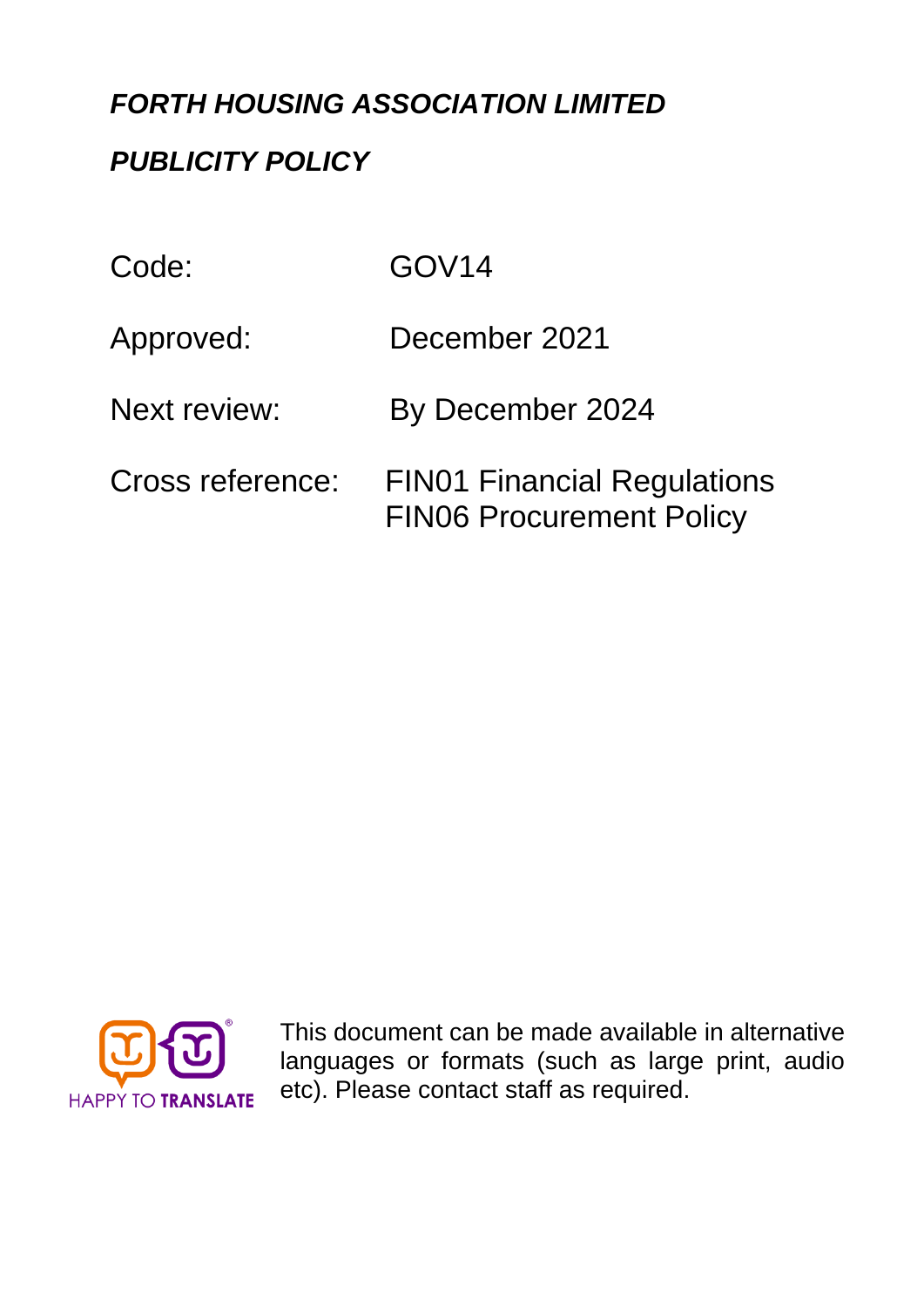# *FORTH HOUSING ASSOCIATION LIMITED*

# *PUBLICITY POLICY*

## **1. Introduction**

1.1 The Association recognises that the dissemination of accurate information can play an important part in informing tenants, members and the wider public about the organisation and its activities. The Association acknowledges that as a Scottish public authority for the purposes of access to information legislation, the Association is accountable to the public and the public have a right to know about the Association and its work. This can be facilitated through appropriate engagement with the media. This policy statement outlines the basic principles to be adopted when undertaking publicity activities.

## **2. Media contact**

2.1 Media contact may involve planned press releases, unsolicited approaches from the media for information or comment or requests received from the media under access to information legislation.

#### **2.2 Planned media releases**

- 2.2.1 Media releases can be used for a variety of occasions such as:
	- **Site starts**
	- $\mathbb{R}$  Development completions
	- **Cofficial openings**
	- **Milestone achievements**
	- $\mathbb{R}$  New activities/initiatives

The planning and distribution of such releases will be co-ordinated by the Projects and Communications Co-ordinator, in conjunction with the Director.

- 2.2.2 Media releases will seek to present a positive image of the activity being presented and will aim to be concise, avoid jargon and adopt plain English. They will seek to include appropriate quotes from named individuals and will be tailored to the expected audience/readership eg local community, trade specialists etc.
- 2.2.3 Media releases will provide a contact point for further detail and comment. This will normally be the Projects and Communications Co-ordinator.
- 2.2.4 Where a media release involves publicity and/or information on joint initiatives with other agencies (such as the Local Authority, Scottish Government, other Housing Associations etc) the Association will liaise with their designated media contacts as appropriate before any media release is issued.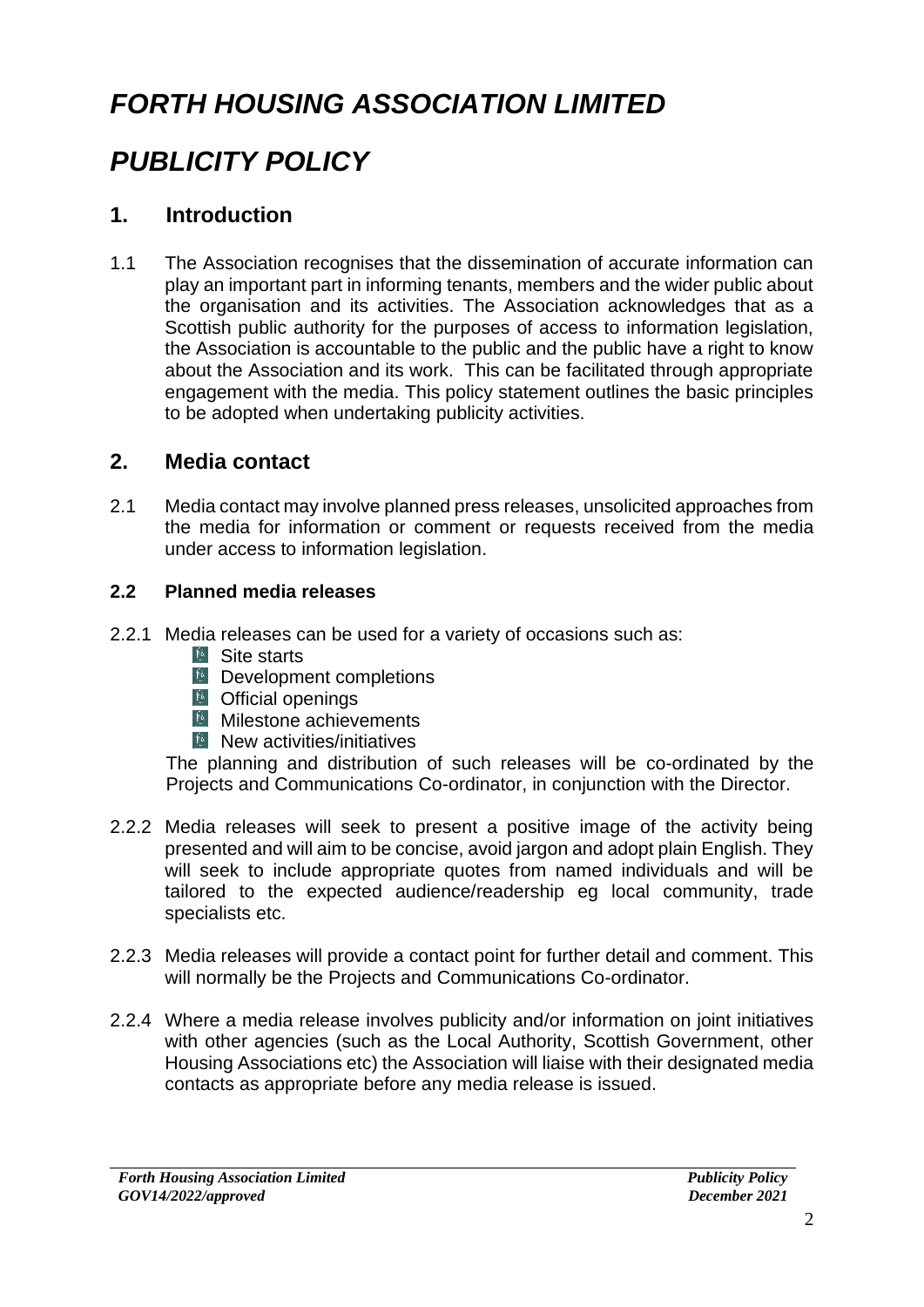2.2.5 In all cases the inclusion of quotes from third parties will be cleared with the individuals concerned, or their representatives, prior to their release to the media.

#### **2.3 Unsolicited media contact**

- 2.3.1 Anyone approached to make a media comment, or provide information to the media, on behalf of the Association should seek authorisation from the Director or Chairperson prior to issuing any information.
- 2.3.2 It should be remembered that information when reported out of context can be misinterpreted or deliberately misconstrued. Consideration should therefore be given to providing media information in writing rather than verbally. In addition individuals should refrain from providing "personal opinion" or information of a sensationalist nature.
- 2.3.3 When responding to unsolicited media contact care should be taken to ensure that the person making contact is who they claim to be. This can be done by returning phone calls and/or confirming their authenticity via their employer.
- 2.3.4 Care should be taken to ensure that any information provided is in line with data protection legislation and does not directly or indirectly relate to specific identifiable individuals without their consent being given .

#### **2.4 Requests received under access to information legislation**

- 2.4.1 The Association is designated as a Scottish public authority for the purposes of access to information legislation and must therefore respond to access to information requests received about the Association and its work.
- 2.4.2 If staff receive an access to information request, they must forward the request to the Data Protection Officer and the Director as soon as possible. Staff must not attempt to respond to the request themselves.
- 2.4.3 Information will be disclosed to the media in response to requests received, unless the information is exempt from disclosure.
- 2.4.4 Requests received under access to information legislation will be handled and responded to by the Association in accordance with the Association's Access to Information Policy and Access to Information Procedure.

#### **2.5 Damage limitation**

- 2.5.1 In certain circumstances it may become apparent that the Association may face potentially damaging and negative media coverage. In order to manage this situation, the Director will consider a strategy to manage this situation, usually in conjunction with the Chairperson and Office Bearers.
- 2.5.2 Such a strategy may include the following:
	- **Briefing for staff and/or committee members regarding the situation.**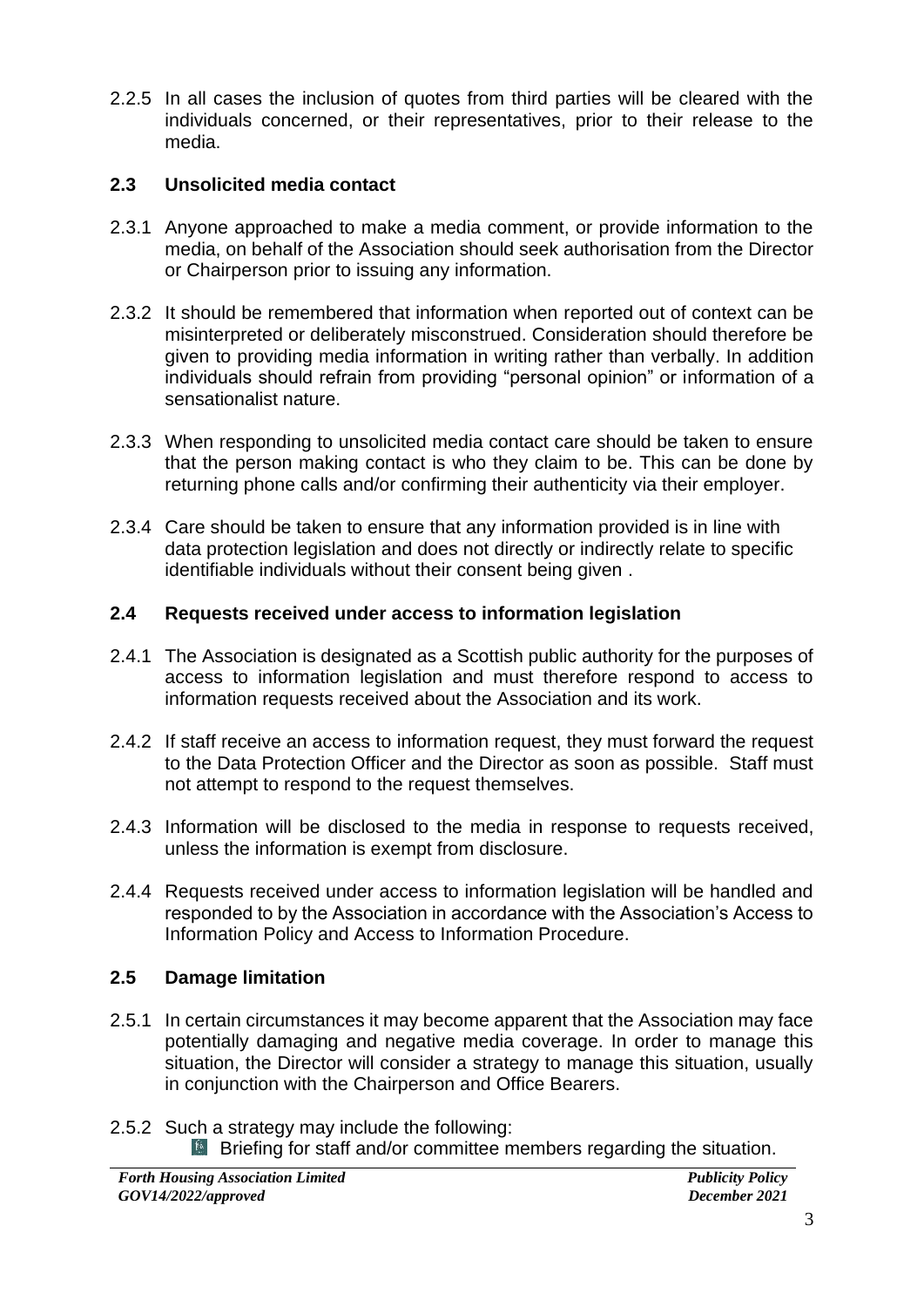- A proactive media release to outline the Association's position/ interpretation.
- A prepared set of information and details which the Association is prepared to release.
- **Liaison with the Association's solicitors and/or other specialist advisors** as appropriate.

## **3. Event Management**

- 3.1 Events, such as Annual General Meetings, scheme openings etc, will give an opportunity for people to obtain a perception of the Association. Prior to organising any event consideration will be given to why the event is being organised and what the Association hopes to achieve as a result of it.
- 3.2 Events will normally be co-ordinated by the Director, in conjunction with the Projects and Communications Co-ordinator. It may be appropriate to establish an ad hoc project group to assist with the planning/running of such an event. For large and/or complex events it may be appropriate to engage external assistance to plan and/or deliver activities.

## **4 Publications**

- 4.1 The Association produces a range of publications and documents for distribution to tenants, members and the wider community. Examples include:
	- **Annual Reports.**
	- **Ex** Quarterly newsletters.
	- $\mathbb{R}$  Event invitations and flyers.
	- **Information leaflets.**
	- $\mathbb{R}$  Standard forms.
	- **A** Questionnaires and surveys etc.
- 4.2 The production of these documents will be co-ordinated by the Projects and Communications Co-ordinator who will liaise with other staff as necessary.
- 4.3 All publications produced by the Association will seek to adopt the following standards:
	- **Use Arial font 12, or larger, for all main text.**
	- **Adopt plain English and avoid unnecessary jargon.**
	- $\blacksquare$  Include the Association's logo and normally the office address and phone number.
	- Include Happy to Translate logo, Scottish national Standards logo and Positive about Disabled People logo, as appropriate.
	- Include a standard statement about the Association's charitable status.
- 4.4 When using the services of external designers and/or printers care will be taken to ensure that clear instructions are provided regarding the Association's requirements and a final proof must be signed off by the Projects and